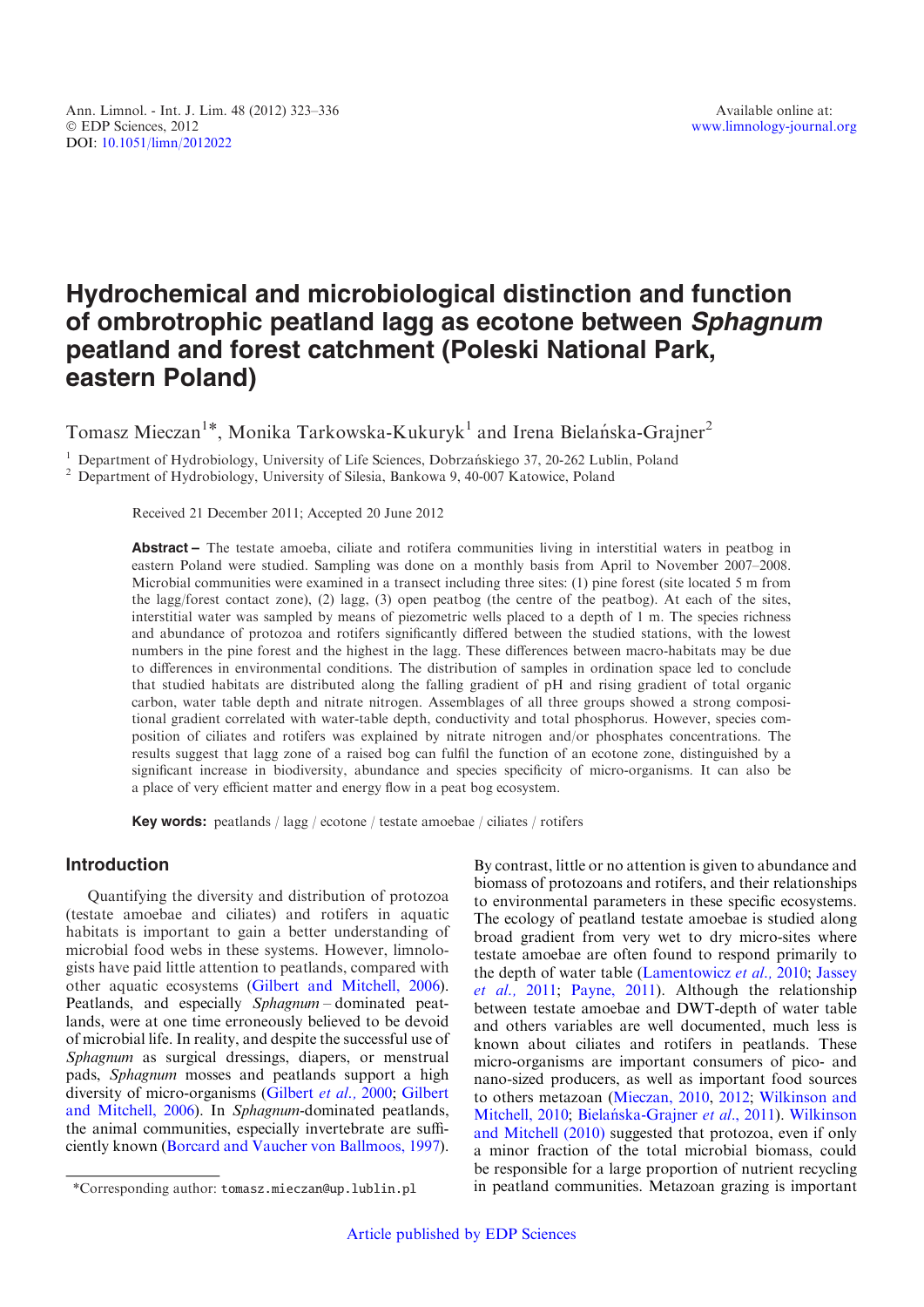for recycling of nutrients and production of dissolved organic substrates for bacteria, but it is also a controlling factor for the protozoan community structure [\(Pierce and](#page-13-0) [Turner, 1992](#page-13-0); [Mieczan, 2010,](#page-13-0) [2012](#page-13-0); [Wilkinson and](#page-13-0) [Mitchell, 2010;](#page-13-0) Bielańska-Grajner et al., 2011).

A raised bog is not a uniform ecosystem. Several zones can be distinguished within its area, differing with a number of physical, chemical and biological factors. The dominant area of a peatbogs is the open bog, mainly occupied by Sphagnum and other peat-forming vegetation. In the case of many peatbogs, the open bog is surrounded by forest, and more specifically a forest catchment, i.e., an area of accumulation of all types of allochtonic materials. A raised bog also includes a zone separating the two areas. It is the laag area, i.e., a transitional zone between the ecosystem of the open peatbogs and the peatbogs catchment. The investigated area is generally distinguished by occurrence of nitrophilous vegetation, Cladietum marisci and Salix shrubs [\(Herbichowa and Potocka, 2004\)](#page-13-0). So far, studies concerning physical and chemical water parameters in the agricultural catchment – lagg system were conducted only on the peatland at Lake Głębokie in the Mazurian Lakeland ([Kruk, 2003\)](#page-13-0). Due to a clear differentiation of chemical and biological conditions of the water in the horizontal arrangement, it seems that a similar differentiation should be expected in the case of testate amoebae, ciliates and rotifers. On the other hand, there are hardly any data concerning the horizontal distribution of protozoa and rotifers in interstitial waters. As the lagg zone is recognised as an ecotone (the contact zone between two different ecosystems – in this case between pine forest and peatland), it was assumed that it should show significant differences between physical and chemical water parameters from adjacent habitats, and be distinguished by high species richness of protozoa and rotifers, including occurrence of species typical of the zone. According to [di Castri](#page-12-0) et al. (1988), ecotones are transitional zones between relatively homogenous areas or patches and characterized by high structural and spatial diversity. They are zones in which environmental gradients are steepened, where rates of change in ecological patterns and processes are increased relatively to the surrounding.

The primary objectives of this paper were: (i) to determine selected physical and chemical water parameters in the transect: pine forest catchment – lagg – open peatbog; (ii) to analyse the qualitative and quantitative structure of protozoa and rotifers in the horizontal forest catchment – lagg – peatbog; (iii) to determine whether the lagg waters differ in hydrochemical and microbiological terms from the waters of the forest catchment and the central part of the peatbog.

## Material and methods

## Study site

The study was performed in peatbog Durne Bagno located in the western part of the Polesie Lubelskie

(Eastern Poland,  $51^{\circ}N$ ,  $23^{\circ}E$ ). Its borders encompass the most precious parts of Poleski National Park, including lakes and floodplains, as well as swamps and peatlands, which survived until now in a relatively unaltered shape. It is one of the most natural region of Poland, which was not covered by the last glaciation. The Durne Bagno is peatbog of continental type with hummock-hollow structure. It occupies the clearly distinguishable oval-shaped depression in sandy deposits. The western part of the depression is rather shallow and its eastern part reaches the depth of 7–8.5 m ([Ba](#page-12-0)ł[aga, 2007](#page-12-0)). The monthly average air temperatures of January and July are  $-4.1$  and  $17.9 \degree C$ , respectively, and the average annual total rainfall is 551 mm. The first sampling area (pine forest) was characterized by the presence of Pinus sylvestris (L.), Molinia coerulera (L.) and Calamagrostis epigeios (L.) The second sampling area (lagg) is a contact zone between forest and open peatland with mixed vegetation: C. marisci (All.), Carex gracilis Curt., Sphagnum angustifolium (C.C.O. Jensen ex Russow), Sphagnum cuspidatum Ehrh. ex Hoffm. and *Phragmites australis* (Cav.Trin. ex Steud). Currently, the open peatbog (third sampling area) is overgrown by sparse pine-birch forest, with pine predominant in the central, highest part. The proportion of birch is higher to the marginal belt of peatbog. The vegetation is dominated by graminoids such as Eriophorum vaginatum (L.), Carex acutiformis Ehrhart., C. gracilis Curt. and S. angustifolium (C.C.O. Jensen ex Russow), S. cuspidatum Ehrh. ex Hoffm., Sphagnum flexuosum Dozy & Molk., Sphagnum magellanicum Bird. and Polytrichum sp.

#### Microbial communities sampling and identification

Microbial communities were examined in a transect including: (1) pine forest (site located 5 m from the lagg/ forest contact zone –  $PF$ ), (2) lagg (LG), (3) open peatbog (the centre of the peatland – OP) ([Fig. 1](#page-2-0)). The samples were taken once a month from April to November 2007–2008. Collected data were presented in three seasons: spring (April, May and June), summer (July, August) and autumn (September, October and November). Mean values per season were presented in results due to the lack of significant differences between studied months.

During each sampling occasion three samples were collected from each site (peatbog, lagg and pine forest). At each of the sites, free water (water between bryophytes on the surface) and interstitial water were sampled by means of piezometric wells placed to a depth of 1 m. Water collected in the piezometric wells during 2–4 min was then sampled by means of a syringe equipped with a rubber tube, and poured into plastic containers with a capacity of 100 mL. Next, the samples were preserved with Lugol's iodine, and stored in dark at a temperature of  $4 \degree C$ . The abundance of testate amoebae, ciliates and rotifers and their community composition were determined using the Utermöhls method. For rotifers 2 L samples were filtered through plankton net of 10 µm mesh size. Protozoa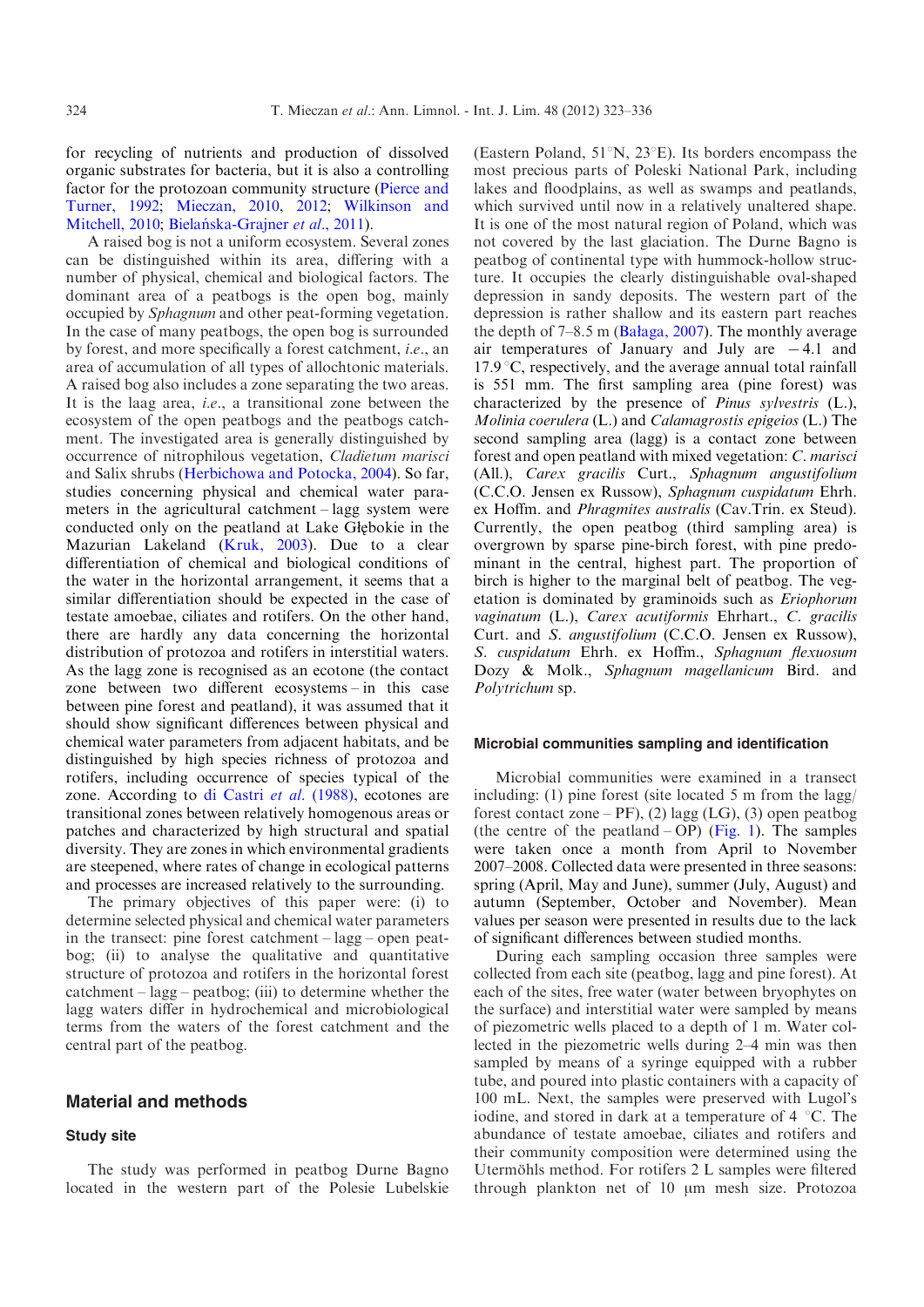<span id="page-2-0"></span>

Fig. 1. Location of the sampling point.

(testate amoebae and ciliates) samples (whole sample= 500 mL) were sedimented for 24 h in cylinder, closed with parafilm, then the upper layer was gently removed. To determine the density, three samples were preserved with Logol's solution. Observation of live samples was used for the taxonomic and trophic identification. Ciliates are highly perishable, and the type of motility is a speciesspecific feature; for this reason, species determination and measurements were carried out on live material immediately after return to the laboratory and after silver impregnation [\(Augustin](#page-12-0) et al., 1984). Morphological identifications were mainly based on works by [Foissner](#page-12-0) [and Berger \(1996\),](#page-12-0) [Foissner](#page-12-0) et al. (1999), [Charman](#page-12-0) et al. [\(2000\)](#page-12-0) and [Clarke \(2003\)](#page-12-0).

## Abiotic variables

Once a month, the water samples (volume of 500 mL) for chemical analyses were taken. Temperature, conductivity, pH and dissolved oxygen (DO) were determined in situ with a multiparametric probe, total organic carbon (TOC) was determined using the spectrophotometer PASTEL UV and the remaining factors (TP – total phosphorus, P-PO<sub>4</sub>, TN – total nitrate, NH<sub>4</sub>, N-NO<sub>3</sub>) were analysed in the laboratory ([Golterman, 1969\)](#page-12-0).

#### Data analyses

Diversity analysis [Shannon Wiener diversity index  $(log_{10}$ -based)] was performed using the Multivariate Statistical Package – [MVSP \(Kovach Computering](#page-13-0) [Services, 2002\).](#page-13-0)

The differences between physical and chemical water parameters among studied habitats were analysed by means of one-way ANOVA. Tukey's multiple range test (at  $P < 0.05$ ) was used to compare means when significant differences were found. The analysis was performed using PAST software. Spearman's rank correlation coefficients (R) were calculated for pairs of environmental variables to recognize which of these variables are inter-correlated.

Detrended correspondence analysis (DCA) was used to measure and illustrate the variability gradients indicated by testate amoebae, ciliates and rotifers. Variables whose level of significance exceeded 0.05 were plotted passively on the diagrams. As the length of the gradient was  $>2$ standard deviations, canonical correspondence analysis (CCA) was used to explore the relationships between the abundance of taxonomic groups and environmental variables (ter Braak and Šmilauer, 2002). Automatic forward selection of environmental variables, Monte Carlo permutation test (999 permutations) was used to determine the most important variables (Lepš and Smilauer, 2003). Variables whose level of significance exceeded 0.05 were plotted passively on the diagrams. On the resultant plot, the arrows representing the physico-chemical variables indicate the direction of maximum change of that variable, and the length of each arrow is proportional to the rate of change. The proportion of variance explained by environmental variables was quantified using variance partitioning. The analysis was repeated in all sampling areas and separately for each of studied habitat. The ordination analyses were performed by means of CANOCO 4.5 for Windows.

## **Results**

## Abiotic variables

The water level was highly variable among sites and samples, ranging 4–25 cm above the surface (ANOVA,  $F=27.2$ ,  $P=0.001$ ). Statistically significant differences between the investigated sites (pine forest, lagg and open peatbog) were found in pH, conductivity, nutrients and TOC (ANOVA,  $F = 26.22 - 29.71$ ,  $P = 0.001$ ). Water pH fluctuated from 2.9 in open peatbog to 7.1 in pine forest. In turn, conductivity was significantly differentiated, attaining from  $32 \pm 6.1 \,\mu$ S.cm<sup>-1</sup> in open peatbog to  $487 \pm$ 82.7  $\mu$ S.cm<sup>-1</sup> in pine forest. The highest conductivity occurred in spring and summer, but was decidedly lower in autumn. In all sites examined, the water temperature reached the highest value in summer  $(11.0-17.0 \pm 2.9 \degree C)$ , and decreased in autumn  $(4.0-11.0 \pm 1.9 \degree C)$ . The highest concentration of TOC occurred in the lagg  $($  > 77  $\pm$  8 mgC.L<sup>-1</sup>, mean from three sites) and the lowest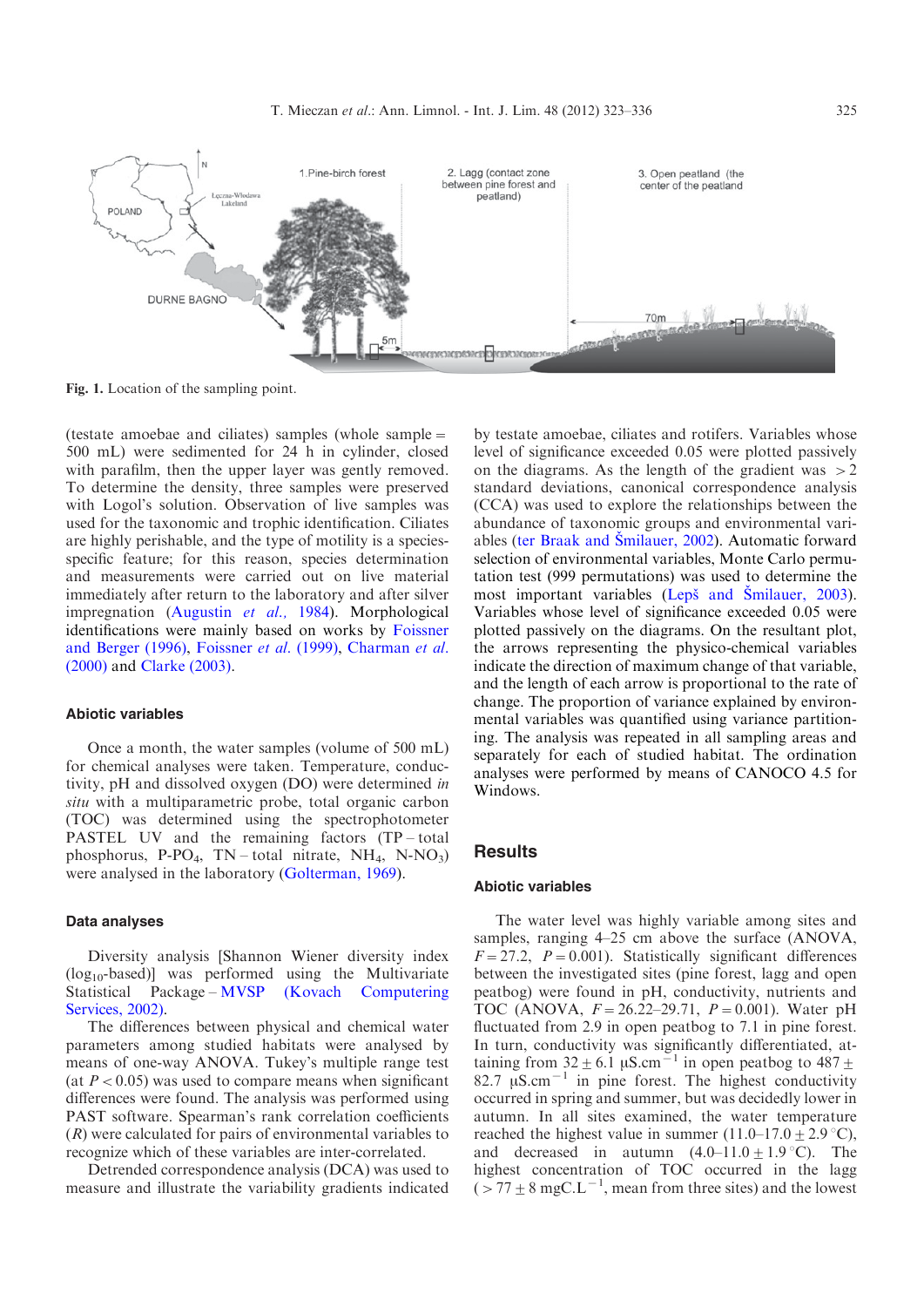|                                                                                            |                        | Pine forest      |                                                                                                                                                                                                 |                                                                                                                                                | Lagg                                                                                                                                                                                |                                                                                                                                                                                 |                                                                                    | pen peatland                                                                                                                        |                                                                                                                                                                                                                     |
|--------------------------------------------------------------------------------------------|------------------------|------------------|-------------------------------------------------------------------------------------------------------------------------------------------------------------------------------------------------|------------------------------------------------------------------------------------------------------------------------------------------------|-------------------------------------------------------------------------------------------------------------------------------------------------------------------------------------|---------------------------------------------------------------------------------------------------------------------------------------------------------------------------------|------------------------------------------------------------------------------------|-------------------------------------------------------------------------------------------------------------------------------------|---------------------------------------------------------------------------------------------------------------------------------------------------------------------------------------------------------------------|
| rameters/micro-habitat                                                                     | Spring                 |                  |                                                                                                                                                                                                 |                                                                                                                                                |                                                                                                                                                                                     |                                                                                                                                                                                 | Spring                                                                             |                                                                                                                                     |                                                                                                                                                                                                                     |
| $mp.$ ( $°$ C)                                                                             | $6.1 + 1.0$            | $1.0 \pm 1.2$    | $4.0 \pm 0.7$                                                                                                                                                                                   |                                                                                                                                                | $17.0 \pm 2.9$                                                                                                                                                                      |                                                                                                                                                                                 | 7.6 $\pm$ 1.3                                                                      | $17.0 \pm 2.9$                                                                                                                      | $1.0 \pm 1.9$                                                                                                                                                                                                       |
|                                                                                            | $.11\pm1.2$            | $5.8 \pm 1.1$    |                                                                                                                                                                                                 |                                                                                                                                                |                                                                                                                                                                                     |                                                                                                                                                                                 | $4.76 \pm 0.8$                                                                     | $2.9\pm0.5$                                                                                                                         |                                                                                                                                                                                                                     |
| onductivity (uS.cm)                                                                        | $487 + 82.7$           | $154 \pm 26.2$   |                                                                                                                                                                                                 |                                                                                                                                                |                                                                                                                                                                                     |                                                                                                                                                                                 |                                                                                    |                                                                                                                                     |                                                                                                                                                                                                                     |
| $_{2}$ (mgO <sub>2</sub> .L <sup>-1</sup> )                                                |                        | $7.3 \pm 1.3$    |                                                                                                                                                                                                 |                                                                                                                                                |                                                                                                                                                                                     |                                                                                                                                                                                 |                                                                                    | $49 \pm 8.8$<br>$8.4 \pm 1.9$                                                                                                       |                                                                                                                                                                                                                     |
| $DC (mgC.L^{-1})$                                                                          | $4.8\pm0.8$ $21\pm3.8$ | $23 \pm 4.4$     |                                                                                                                                                                                                 |                                                                                                                                                |                                                                                                                                                                                     |                                                                                                                                                                                 |                                                                                    |                                                                                                                                     |                                                                                                                                                                                                                     |
| $\mathbf{P}\left(\text{mgP.L}^{-1}\right)$                                                 | $0.336 \pm 0.06$       | $0.567\pm0.09$   | $\begin{array}{c} 6.5 \pm 0.9 \\ 111 \pm 19.9 \\ 7.0 \pm 1.2 \\ 7.0 \pm 1.2 \\ 19 \pm 3.4 \\ 19 \pm 3.4 \\ 0.345 \pm 0.06 \\ 0.345 \pm 0.06 \\ 0.127 \pm 0.03 \\ 0.127 \pm 0.03 \\ \end{array}$ | $4.77 \pm 0.8$<br>$145 \pm 25.9$<br>$9.7 \pm 1.7$<br>$9.7 \pm 1.7$<br>$120 \pm 25.2$<br>$120 \pm 25.2$<br>$0.365 \pm 0.06$<br>$0.321 \pm 0.04$ | $\begin{array}{c} 2.64 \pm 0.6 \\ 157 \pm 26.6 \\ 7.1 \pm 1.3 \\ 55 \pm 9.4 \\ 0.321 \pm 0.05 \\ 0.203 \pm 0.03 \\ 0.203 \pm 0.03 \\ 0.26 \pm 0.05 \\ 1.13 \pm 0.05 \\ \end{array}$ | $4.1 \pm 0.7$<br>$97 \pm 16.4$<br>$97 \pm 1.7$<br>$8.2 \pm 1.7$<br>$8.3 \pm 8.4$<br>$8.4 \pm 0.07$<br>$58 \pm 0.07$<br>$0.368 \pm 0.05$<br>$0.323 \pm 0.06$<br>$0.271 \pm 0.06$ | $44 \pm 7.5$<br>$8.3 \pm 1.6$<br>$94 \pm 16.7$<br>$94 \pm 16.7$<br>$0.33 \pm 0.04$ | $\begin{array}{c} 69 \pm 13.1 \\ 0.331 \pm 0.03 \\ 0.211 \pm 0.04 \\ 0.111 \pm 0.02 \\ 0.111 \pm 0.02 \\ 1.04 \pm 0.22 \end{array}$ | $\begin{array}{c} 4.0 \pm 0.6 \\ 32 \pm 6.1 \\ 8.3 \pm 1.6 \\ 9.3 \pm 1.6 \\ 9.3 \pm 1.1 \\ 1.1 \pm 5.1 \\ 0.03324 \pm 0.02 \\ 0.128 \pm 0.02 \\ 0.128 \pm 0.02 \\ 1.112 \pm 0.23 \\ 1.112 \pm 0.33 \\ \end{array}$ |
| $O_4$ (mg $PO_4$ . $L^{-1}$ )                                                              | $0.34 \pm 0.07$        | $0.33 \pm 0.06$  |                                                                                                                                                                                                 |                                                                                                                                                |                                                                                                                                                                                     |                                                                                                                                                                                 | $0.224 \pm 0.04$                                                                   |                                                                                                                                     |                                                                                                                                                                                                                     |
|                                                                                            | .128 $\pm$ 0.02        | $0.121 \pm 0.02$ |                                                                                                                                                                                                 | $\begin{array}{c} 0.267 \pm 0.06 \\ 1.232 \pm 0.28 \end{array}$                                                                                |                                                                                                                                                                                     |                                                                                                                                                                                 | $0.124 \pm 0.03$                                                                   |                                                                                                                                     |                                                                                                                                                                                                                     |
| \-NO3 (mg NO3.L <sup>-1</sup> )<br>\-NH <sub>4</sub> (mgNH <sub>4</sub> .L <sup>-1</sup> ) | $1.11 \pm 0.23$        | $1.21 \pm 0.27$  |                                                                                                                                                                                                 |                                                                                                                                                |                                                                                                                                                                                     | $1.23 -$                                                                                                                                                                        | $.123 \pm 0.23$                                                                    |                                                                                                                                     |                                                                                                                                                                                                                     |
| $7L$ (cm)                                                                                  | $4 \pm 0.76$           | $3 \pm 0.57$     | $4 \pm 0.72$                                                                                                                                                                                    | $25 \pm 5.2$                                                                                                                                   | $9 \pm 1.9$                                                                                                                                                                         | $11 \pm 2.1$                                                                                                                                                                    | $11 \pm 2.5$                                                                       | $6\pm1.3$                                                                                                                           |                                                                                                                                                                                                                     |

**Table 1.** Physical and chemical characteristics of water in investigated peatbog (average values,  $+$  SE, for the period 2007–2008),  $n = 48$ Physical and chemical characteristics of water in investigated peatbog (average values,  $\pm$  SE, for the period 2007–2008),  $n = 48$ .

concentration in pine forest  $(21 \pm 6 \text{ mgC.L}^{-1})$ . The concentration of total organic carbon fluctuated between  $19 \pm 3.4$  mgC.L<sup>-1</sup> in autumn and  $120 \pm 25.2$  mgC.L<sup>-1</sup> in spring. Nutrients reached the highest values in the LG, and were the highest during the spring and autumn periods, and considerably lower in summer. Only PF had a higher concentration of nutrients in summer (Table 1). Only some pairs of environmental variables are strongly and significantly correlated [\(Table 2\)](#page-4-0). Most of significant correlations were negative. The highest significant negative values of correlation coefficient were calculated for pH and temperature  $(r = -0.77)$  and for dissolved oxygen and conductivity ( $r = -0.69$ ). The strongest positive correlation ( $r=0.75$ ) showed pH with P-PO<sub>4</sub> ( $r=0.75$ ), dissolved oxygen with TOC  $(r=0.74)$ , WL with TOC  $(r=0.67)$  and WL with dissolved oxygen  $(r=0.65)$ . In general, the correlation pattern among environmental variables fits well to the horizontal distribution of studied microhabitats. In scatter plots, pine forest sites are located at the highest end of pH, P-PO<sub>4</sub> and conductivity gradients; lagg sites are situated on the highest end of WL gradient and peatbog sites are in the middle of the gradient.

#### Microbial communities – general results

A total of 44 testate amoebae taxa, 35 ciliate taxa and 75 of rotifers taxa occurred in the studied area. Species richness of protozoa and rotifers showed horizontal diversity. The highest numbers of taxa occurred in the LG (31, 13 and 45 taxa, respectively) and became much lower in the PF where merely 11 testate amoebae taxa, 5 ciliate taxa and 6 rotifers taxa were identified. The highest diversity was measured in the LG (Shannon–Wiener diversity index  $H = 2.2-2.5$ , and the lowest diversity was observed in the PF ( $H = 0.75$ –0.83) and a Gini-evenness measure of 0.60 in the PF, 0.61 in the OP and 0.78 in the LG. Microorganisms densities were shown to be significantly different with site but not with time of year [\(Table 3](#page-4-0)). The numbers of testate amoebae and ciliates varied between 1.1 and  $5.3 + 0.6 \times 10^2$  cells.mL<sup>-1</sup> and between 18 and  $87 \pm 11$  cells.mL<sup>-1</sup>, respectively, with the highest mean numbers in the LG and the lowest in the PF. In all studied sites, the maximal abundance of testate amoebae was noted in spring (May) (from  $2.1 \pm 0.3 \times 10^2$  cells.mL<sup>-1</sup> in the PF to  $5.3 \pm 1.1 \times 10^2$  cells.mL<sup>-1</sup> in the LG) and the lowest in autumn; however, the differences were not significant. The highest abundances of ciliate communities were noted in spring and autumn (from  $46 \pm 12$  cells.mL<sup>-1</sup> in the PF to  $87 + 21$  cells.mL<sup>-1</sup> in the LG), whereas in summer we observed a remarkable decrease in ciliate abundance (from  $6 \pm 2$  cells.mL<sup>-1</sup> in the PF to  $27 \pm 6$ cells.m $L^{-1}$  in the LG). The numbers of rotifers ranged from  $111 \pm 16$  ind.mL<sup>-1</sup> in LG to  $65 \pm 11$  ind.mL<sup>-1</sup> in PF. In all the examined micro-habitats, the highest abundance of these micro-organisms occurred in summer and late autumn (from  $45 \pm 8$  cells.mL<sup>-1</sup> in the PF to  $111 \pm 13$  cells.mL<sup>-1</sup> in the LG), while the lowest values were recorded in late spring  $(14 \pm 4 \text{ cells.mL}^{-1})$ . Distinct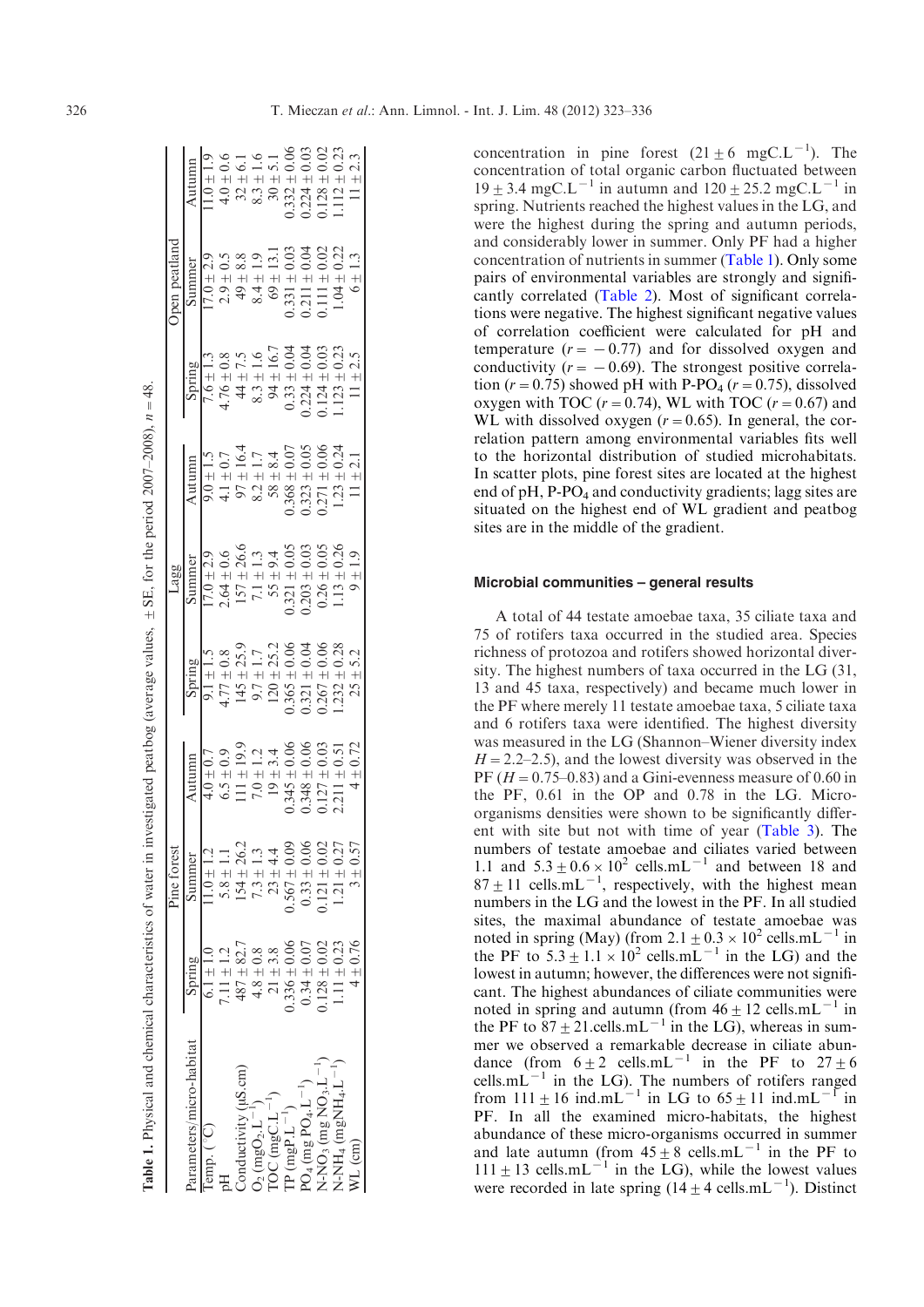|                |           |           |              |                | <b>TOC</b> |          |           |          |          |          |
|----------------|-----------|-----------|--------------|----------------|------------|----------|-----------|----------|----------|----------|
|                | Temp.     | pH        | Conductivity | O <sub>2</sub> |            | TP       | $P-PO4$   | $N-NO3$  | $N-NH_4$ | WL       |
| Temp.          |           | $-0.77**$ | $-0.29$      | 0.38           | $0.40*$    | $-0.35$  | $-0.52**$ | 0.16     | $-0.24$  | 0.08     |
| pH             | $-0.77**$ |           | 0.33         | $-0.38*$       | $-0.53**$  | $0.47*$  | $0.75**$  | $-0.22$  | 0.20     | $-0.39*$ |
| Conductivity   | $-0.29$   | 0.34      |              | $-0.69**$      | $-0.59**$  | 0.26     | $0.42*$   | 0.19     | 0.34     | $-0.26$  |
| O <sub>2</sub> | 0.38      | $-0.38*$  | $-0.69**$    |                | $0.74**$   | $-0.18$  | $-0.21$   | 0.21     | $-0.19$  | $0.65**$ |
| <b>TOC</b>     | $0.40*$   | $-0.53**$ | $-0.59**$    | $0.74**$       |            | $-0.27$  | $-0.37$   | 0.37     | $-0.07$  | $0.67**$ |
| <b>TP</b>      | $-0.35$   | $0.47*$   | 0.26         | $-0.18$        | $-0.27$    |          | 0.33      | $-0.05$  | $0.52**$ | $-0.18$  |
| $P-PO4$        | $-0.52**$ | $0.75**$  | $0.42**$     | $-0.21$        | $-0.37$    | 0.33     |           | 0.27     | 0.35     | $-0.14$  |
| $N-NO3$        | 0.16      | $-0.22$   | 0.19         | 0.21           | 0.37       | $-0.05$  | 0.27      |          | 0.22     | $0.61**$ |
| $N-NH_4$       | $-0.24$   | 0.20      | 0.34         | $-0.19$        | $-0.07$    | $0.52**$ | 0.35      | 0.22     |          | 0.01     |
| <b>WL</b>      | 0.08      | $-0.39*$  | $-0.26$      | $0.65**$       | $0.67**$   | $-0.18$  | $-0.14$   | $0.61**$ | 0.01     |          |

<span id="page-4-0"></span>Table 2. Non-parametric correlation matrix of measured environment al variables in pine forest-lagg-open peatbog transect.

\*Correlations significant at the level  $P < 0.05$ ; \*\*Correlations significant at the level  $P < 0.01$ .

Table 3. Results of main effects ANOVA on density of testate amoebae, ciliates and rotifers, testing for the effect of the time (season) and the site (horizontal distribution).

|                            | df | <b>SS</b> | MS    | F      | P       |
|----------------------------|----|-----------|-------|--------|---------|
| Density of testate amoebae |    |           |       |        |         |
| Intercept                  |    | 90.02     | 90.02 | 122.28 | < 0.001 |
| Site (Si)                  |    | 22.05     | 11.03 | 14.97  | < 0.001 |
| Season (Se)                | 8  | 0.44      | 0.54  | 7.43   | 0.065   |
| $Si \times Se$             |    | 1.18      | 7.36  | 16.37  | 0.073   |
| Density of ciliates        |    |           |       |        |         |
| Intercept                  |    | 28.22     | 28.22 | 78.16  | < 0.001 |
| Site (Si)                  |    | 5.92      | 2.95  | 50.95  | < 0.001 |
| Season (Se)                | 8  | 0.81      | 0.11  | 8.52   | 0.090   |
| $Si \times Se$             |    | 0.57      | 3.31  | 8.19   | 0.037   |
| Density of rotifers        |    |           |       |        |         |
| Intercept                  |    | 53.74     | 53.74 | 27.85  | < 0.001 |
| Site (Si)                  |    | 17.76     | 19.32 | 5.81   | < 0.001 |
| Season (Se)                | 8  | 5.76      | 7.21  | 3.52   | 0.091   |
| $Si \times Se$             |    | 3.66      | 1.53  | 4.62   | 0.087   |

The significance of bold letters: \* significant at the level  $P < 0.05$ , \*\*significant at the level  $P < 0.01$ .

horizontal differences were noted in the domination structure of testate amoebae. The species distribution pattern also showed a higher variation in acid habitats (LG and OP), from wet assemblages (LG) with Hyalosphenia papilio to Assulina muscorum assemblages from drier microhabitats (PF). In the PF zone, only one species of testate amoeba typical of the zone occurred, namely Difflugia leidyi. In the LG, much more exclusive species occurred. They included: Cryptodifflugia oviformis, Difflugia globulosa, Euglypha rotunda, Euglypha strigosa, Nebela collaris, Nebela flabellulum, Placocista spinosa type, and Trigonopyxis arcula type. In the OP, no typical species were recorded. Also, the community composition of ciliates varied greatly from PF to OP. The most abundant species occurring in an environment with a very low pH (LG and OP) were Colpidium colpoda and Chilodonella uncinata, while Euplotes sp. was dominant in PF. Among ciliates, exclusive (typical) species for the PF were: C. uncinata, Coleps spetai, Vorticella companula and Euplotes sp. In the LG, a significant number of typical taxa were determined, not occurring at other sites. Those were: Chlamydonella sp., Didinium sp., Lacrymaria olor, Paradileptus elephantinus, S. sensu lato, Paramecium putrinum, Aspidisca cicada, Oxytricha sp., Amphileptus claparedii, Amphileptus pleurosigma and Kahlilembus

attenuotus. In the case of OP, only one exclusive species occurred, namely Cyrtohymena muscorum. The dominance structure of rotifers was very similar in all studied sites. Bdelloids were dominants and their percentage contribution to the rotifer communities varied from 60% to 80%. Additionally, in LG zone Lecane lunaris accounted for over 10% of total catch. In the investigated zones, no typical rotifers species were recorded.

#### Unconstrained ordination (DCA)

DCA was generated for communities of testate amoebae, ciliates and rotifers and underlying environmental gradients [\(Figs. 2](#page-5-0)(A)–(C)). Biplots of DCA showed distribution of samples in ordination space of Axis 1 and Axis 2. Eigenvalue of ordination axes indicate that environmental gradient represented by Axis 1 the most strongly differentiated abundances of testate amoebae, ciliates and rotifers between studied habitats. Eigenvalue of Axis 1 exceeds 0.5 and amounted 0.769 for testate amoebae, 0.648 for ciliates and 0.523 for rotifers. In the biplots for ciliates, samples collected in pine forest are situated on the left side in ordination space; samples collected in lagg are situated on the right side of the diagram. In the biplots for testate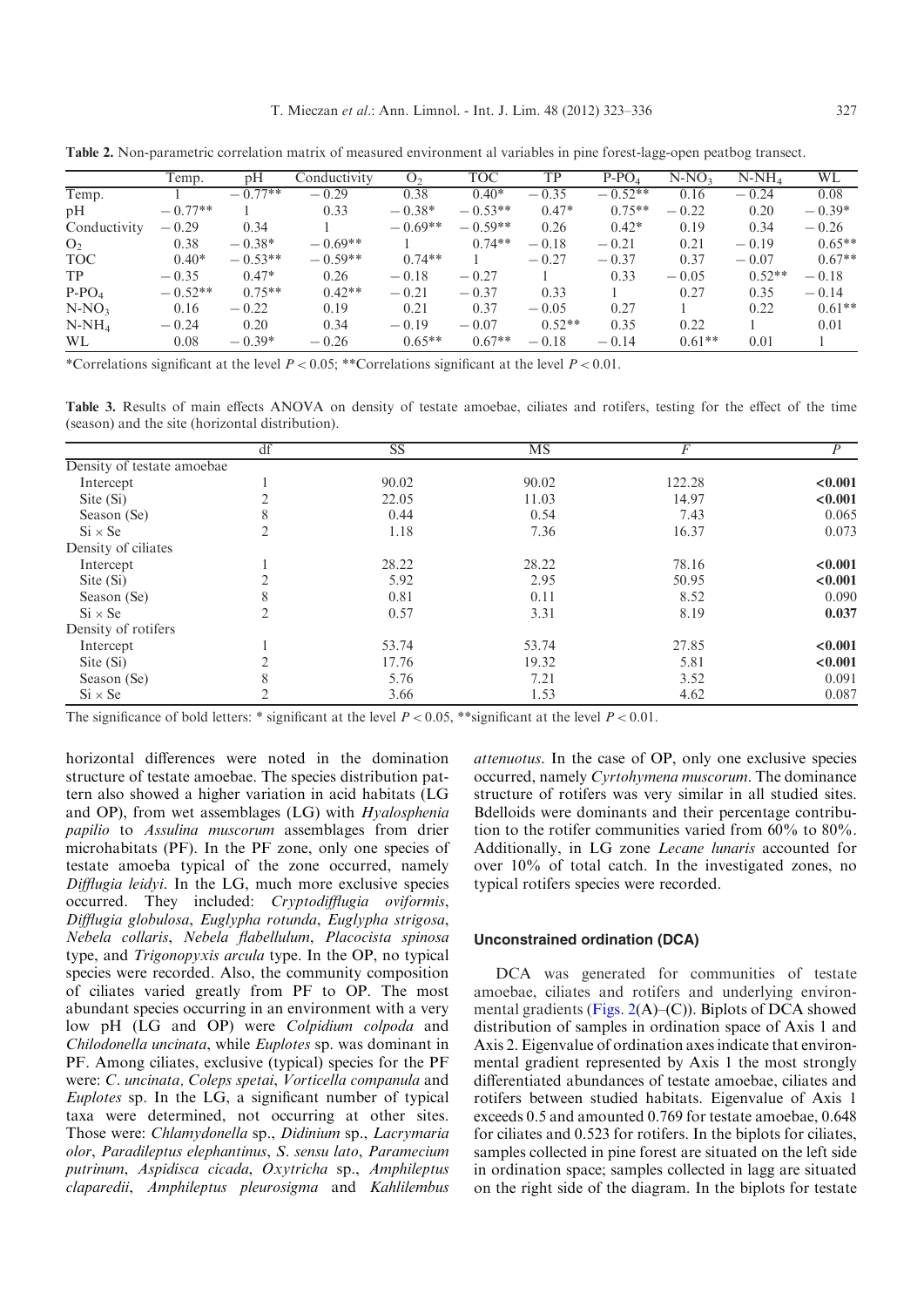<span id="page-5-0"></span> $(A)$ 



Fig. 2. Biplots of DCA for environmental variables and samples of (A) testate amoebae, (B) ciliates and (C) rotifers collected in three habitats. Samples collected in studied habitats are marked with an Arabic numeral: 1–9, Pine forest; 10–18, Lagg; 19–27, Peatbog.

amoebae, samples collected in the lagg are situated in the middle on the first ordination axis; samples collected in pine forest are situated on the left side in ordination space. The group of samples collected in peatbog lying between them. On the biplot for rotifers, the group of pine forest samples is placed on the right side of the ordination space, while samples from lagg are grouped at the left side of the diagram. The distribution of samples in ordination space led to conclude that studied habitats are distributed along the falling gradient of pH and rising gradient of TOC,  $WTD$  and  $N-NO<sub>3</sub>$ . Thus, the rotifers and ciliates displayed

the same principal gradient (PF-OP-LG) contrary to testate amoebae (PF-L-OP).

# Constrained ordination (CCA) – environmental gradient

## Testate amoebae

The CCA for spatial distribution of testate amoebae showed that all environmental variables together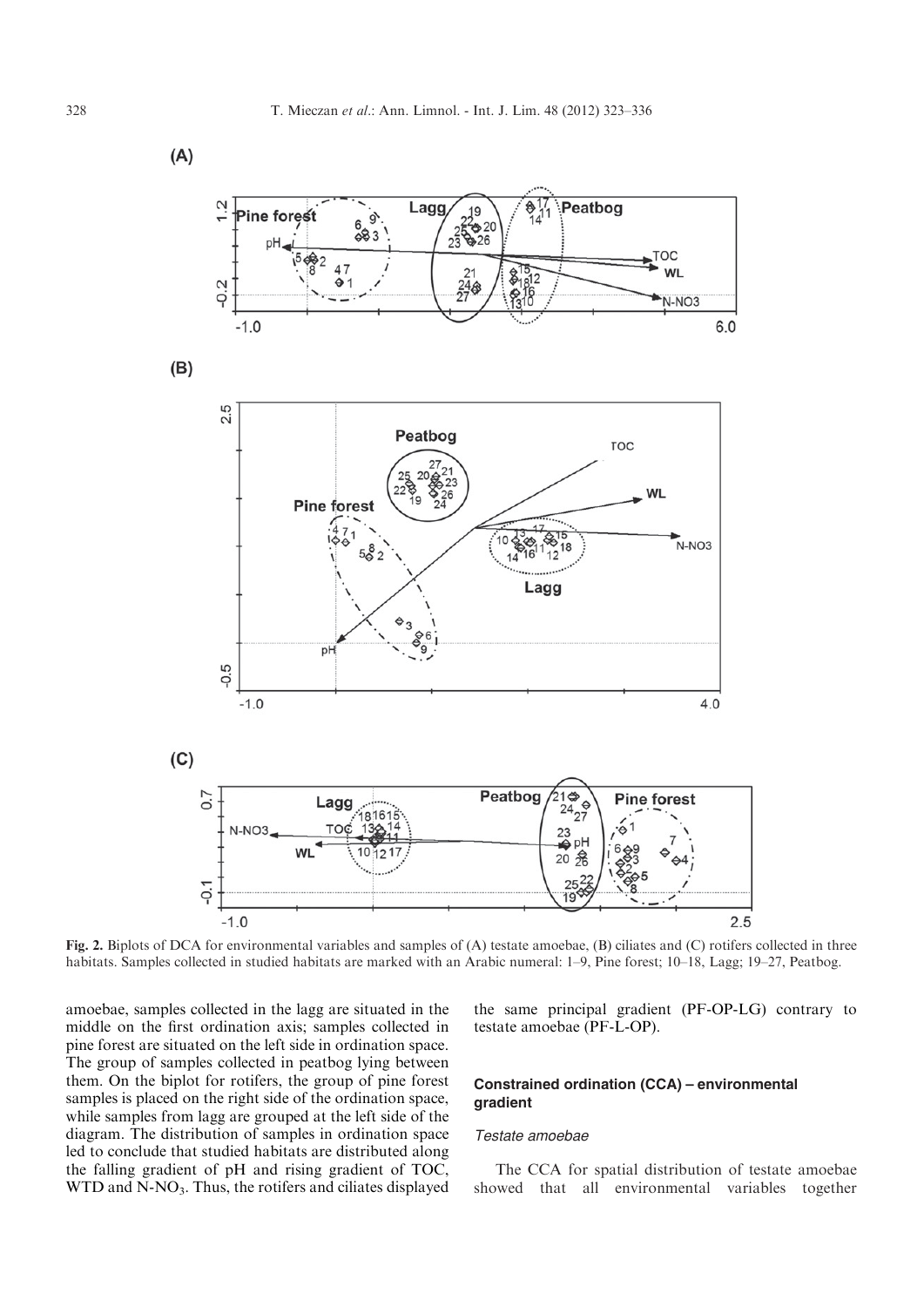|                |       | Testate amoebae |       |      | Ciliates |       | Rotifers |       |       |
|----------------|-------|-----------------|-------|------|----------|-------|----------|-------|-------|
| Variable       |       |                 |       |      |          |       | 71       |       | D     |
| Temperature    | 0.02  | 0.52            | 0.806 | 0.01 | 0.60     | 0.756 | 0.01     | 1.14  | 0.362 |
| pH             | 0.23  | 7.24            | 0.002 | 0.03 | 1.38     | 0.208 | 0.02     | 2.95  | 0.012 |
| Conductivity   | 0.08  | 3.83            | 0.002 | 0.11 | 4.29     | 0.004 | 0.04     | 3.92  | 0.004 |
| O <sub>2</sub> | 0.01  | 0.36            | 0.910 | 0.01 | 0.73     | 0.636 | 0.01     | 1.31  | 0.258 |
| <b>WTD</b>     | 0.20  | 7.83            | 0.002 | 0.04 | 1.91     | 0.084 | 0.04     | 4.34  | 0.006 |
| <b>TOC</b>     | 0.015 | 0.55            | 0.776 | 0.01 | 0.38     | 0.908 | 0.01     | 1.56  | 0.152 |
| $N-NH_4$       | 0.01  | 0.87            | 0.524 | 0.01 | 0.31     | 0.942 | 0.01     | 0.66  | 0.732 |
| $N-NO3$        | 0.02  | 0.39            | 0.898 | 0.21 | 7.33     | 0.002 | 0.24     | 18.56 | 0.002 |
| <b>TP</b>      | 0.08  | 3.73            | 0.004 | 0.09 | 3.98     | 0.002 | 0.02     | 2.46  | 0.016 |
| $P-PO4$        | 0.03  | .44             | 0.192 | 0.05 | 2.02     | 0.064 | 0.05     | 3.65  | 0.006 |

Table 4. Results of the forward selection of environmental variables (Monte Carlo permutation test in CCA,  $P < 0.05$  are statistically significant and given in bold) for three studied group of organisms: testate amoebae, ciliates and rotifers.

explained 65.3% of the total variance. However, Monte Carlo permutation test ( $P < 0.05$ ) showed the significance of WTD, conductivity, TP and pH in explaining the variability of testate amoebae in all habitats (Table 4). At the CCA biplots (Fig.  $3(A)$ ) samples are divided into three groups (habitats): pine forest, lagg and peatland. Axis 1 separated peatbog samples from lagg and pine forest. The species collected in pine forest (Euglypha sp., Diffugia leidyi, N. flabellulum and N. collaris) correspond with rising gradient of pH, TP and conductivity. Large group of species of testate amoebae (such as Arcella catinus, Hyalosphenia elegans, Nebela bohemica, N. carinata, Nebela griseola, Nebela militaris, D. globulosa and E. strigosa) are observed in habitats of higher water level (WTD) and correspond with lagg habitat. In the ordination biplot  $(Fig. 3(A))$  $(Fig. 3(A))$  species of testate amoebae (Heleoptera petricola, Heleoptera sphagnii, Heleoptera rosea, Corythion dubium, Corythion-Trinema type, Cyclopyxis arcelloides, Euglypha ciliate and Euglypha compressa) showed positive relation with rising gradient of TOC,  $O_2$  and temperature and may correspond with peatland habitat [\(Fig. 3](#page-7-0)(B)).

## **Ciliates**

The CCA showed that all environmental variables explained 60.8% of the total variance of ciliates in studied habitats. Only three variables  $(N-NO<sub>3</sub>,$  conductivity and TP) showed significant importance in Monte Carlo permutation test at  $P < 0.05$  (Table 4). Axis 1 correlate mostly with  $N-NO_3$  and correspond with the group of species (A. claparedii, A. pleurosigma, Codonella cratera, Paramecium sp., A. cicada and Didinium sp.) commonly observed in lagg habitat. Axis 2 is mostly correlated with conductivity and TP. These variables may influence the presence of ciliate species: C. uncinata, V. companula, Euplotes sp. and correspond with pine forest habitat (Figs.  $4(A)$  and  $(B)$ ).

## **Rotifers**

All environmental variables explained 78.4% of the total variability. Monte Carlo permutation test at  $P < 0.05$  showed the significance of six variables: pH, conductivity, WTD, TP,  $P\text{-}PO_4$  and  $N\text{-}NO_3$  in explaining the variability of rotifers in three studied habitats (Table 4). On the CCA biplots rotifers communities of studied habitats and species are visibly separated (Figs.  $5(A)$  and (B)). Axis 1 correlates mostly with  $N-NO<sub>3</sub>$  and WTD. These environmental variables affect the abundance of rotifer species, Lepadella sp., Keratella serrulata, Colurella hindenburgi, Collotheca wiszniewski and correspond with lagg habitat. Axis 2 is mostly correlated with conductivity,  $P-PO<sub>4</sub>$ , TP and pH. Two variables TP and pH showed the relation with rotifers species, Lecane intrasinuata, Lecane flexilis, Lecane scutata and Rotaria sordida, and may correspond with forest habitat.

# Seasonal variability in testate amoebae, ciliates and rotifers data

Analysis of testate amoebae, ciliates and rotifers data and environmental variables in all the studied habitats (CCA) revealed seasonal changes in species composition and environmental conditions (Figs.  $6-8(A)$  and (B)). For pine forest habitat, the eigenvalue of first axis amounted  $0.157$  and for the second  $axis -0.103$ . These two axes captured 89.3% of the total variation of species data. The highest significant values of regression coefficients ( $P > 0.05$ ) showed conductivity and N-NO<sub>3</sub> along Axis 1 and pH and WL along Axis 2. Samples collected in studied seasons are clustered in three groups. Samples in April, July and October are clustered together; samples in June are grouped with samples in September and samples collected in May, August and November are clustered together  $(Fig. 6(A))$  $(Fig. 6(A))$ . Ciliates, *Holosticha* pullaster, V. companula and Podophyra sp. were characteristic species in April, July and October (Fig.  $6(B)$ ). Testate amoebae, H. petricola, H. rosea and H. sphagnii and two ciliates species, Coleps hirtus and C. spetai were characteristic species in September. Rotifer species, Lepadella patella and ciliate Strombidium viride were characteristic species for samples collected in May and November.

For lagg habitat, first and second axis explained 77.5% of total variability of species data. Eigenvalue of Axis 1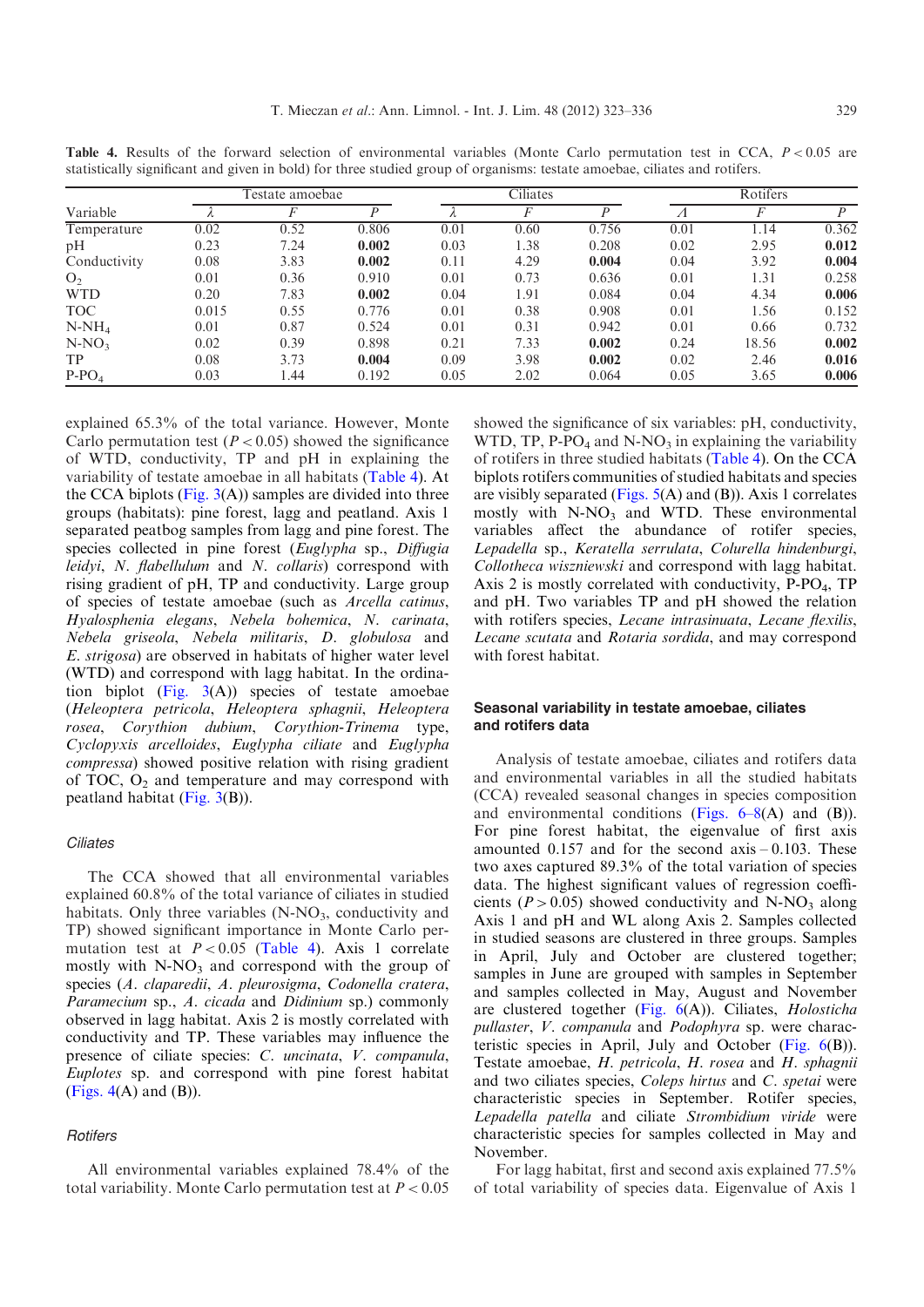<span id="page-7-0"></span>

Fig. 3. Biplots of CCA of testate amoebae (A) species, (B) samples. Arrows marked as bold indicate significant parameters in Monte Carlo permutation test at  $P < 0.05$ . Samples collected in studied habitats are marked with an Arabic numeral: 1–9, Pine forest; 10–18, Lagg; 19–27, Peatbog. Species codes: Amp.fla, Amphitrema flavum; Amp.wri, Amphitrema wrightianum; Arc.cat, Arcella catinus type; Arc.dis, Arcella disoides type, Arc. sp, Arcella sp.; Arc. vul, Arcella vulgaris; Ass. mus, Assulina muscorum; Ass. sem, Assulina seminulum; Cen.acu, Centropyxis aculeata type; Cen.aer, Centropyxis aerophila; Cen.pla, Centropyxis platystoma type; Cor.dub, Corythion dubiom; Cor.Tri, Corythion–Trinema type; Cry.ovi, Cryptodifflugia oviformis; Cyc.arc, Cyclopyxis arcelloides type; Cyp.amp, Cyphoderia ampulla; Dif.ele, Difflugia elegants; Dif.glo, Difflugia globulosa; Dif.lei, Difflugia leidyi; Dif.sp, Difflugia sp.; Eug.cil, Euglypha ciliata; Eug.com, Euglypha compressa; Eug.rot, Euglypha rotunda type; Eug.sp, Euglypha sp.; Eug.str, Euglypha strigosa; Eug.tub, Euglypha tuberculata type; Hel.pet, Heleoptera petricola; Hel.ros, Heleoptera rosea; Hel.sph, Heleoptera sphagnii; Hya.ele, Hyalosphenia elegans; Hya.ova, Hyalosphenia ovalis; Hya.pap, Hyalosphenia papilio; Hya.sub, Hyalosphenia subflava; Neb.boh, Nebela bohemica; Neb.car, Nebela carinata; Neb.col, Nebela collaris; Neb.fla, Nebela flabellulum; Neb.gri, Nebela griseola type; Neb.mil, Nebela militaris; Neb.vit, Nebela vitraea type; Pla.spi, Placocista spinosa type; Tri.arc, Trigonopyxis arcula type.



Fig. 4. Biplots of CCA of ciliates (A) species and (B) samples. Arrows marked as bolded indicate significant parameters in Monte Carlo permutation test at  $P < 0.05$ . Samples collected in studied habitats are marked with an Arabic numeral: 1–9, Pine forest; 10–18, Lagg; 19–27, Peatbog. Species codes: Chil.unc, Chilodonella uncinata; Chla.spr, Chlamydonella-spr; Col.ste, Colpoda steinii; Col.cuc, Colpoda cucullus; Col.col, Colpidium colpoda; Ask.vol, Askenasia volvox; Did.sp, Didinium sp.; Lac.olo, Lacrymaria olor; Par.ele, Paradileptus elephantinus; Pla.nas, Plagiopyla nasuta; Spa.sen, Spathidium sensu lato; Spi-amb, Spirostomum ambigum; Par.bur, Paramecium bursaria; Par.put, Paramecium putrinum; Cin.mar, Cinetochilum margaritaceum; Asp.cic, Aspidisca cicada; Eup.sp, Euplotes sp.; Hol.pul, Holosticha pullaster; Oxy.sp, Oxytricha sp.; Sty.myt, Stylonychia mytilus-Komplex; Cod.cra, Codonella cratera; Hal.gra, Halteria gradinella; Str.vir, Strombidium viride; Vor.com, Vorticella companula; Amp.cla, Amphileptus claparedii; Amp.ple, Amphileptus pleurosigma; Col.hia, Coleps hirtus; Col.spe, Coleps spetai; Pro.sp, Prorodon sp.; Dre.rez, Drepanomonas rezoluta; Tok.sp, Tokophrya sp.; Pod.sp, Podophrya sp.; Cry.mus, Cyrtohymena muscorum; Kah.att, Kahlilembus attenuatus.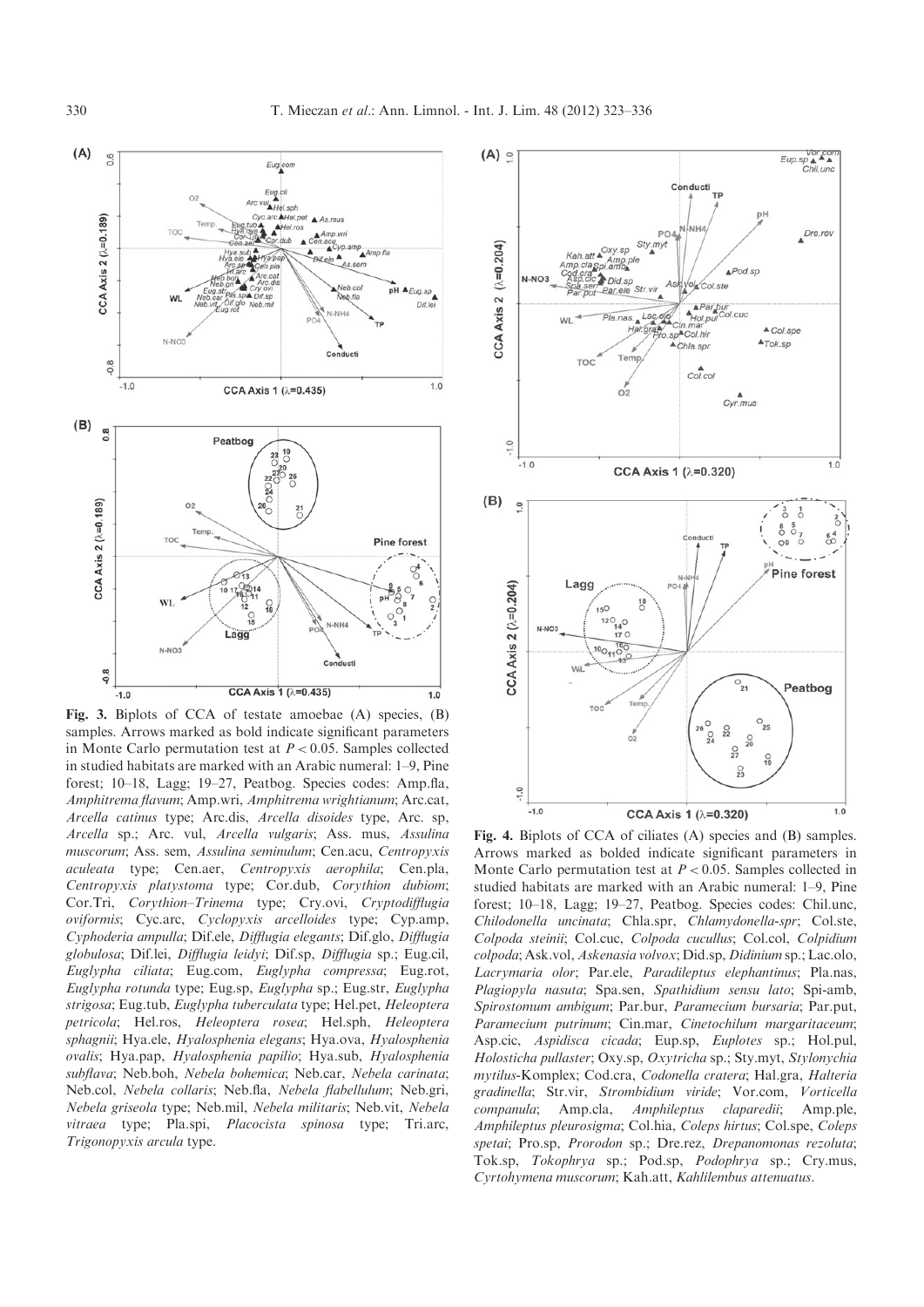<span id="page-8-0"></span>

Fig. 5. Biplots of CCA of rotifers (A) species and (B) samples. Arrows marked bold indicate significant parameters in Monte Carlo permutation test at  $P < 0.05$ . Samples collected in studied habitats are marked with an Arabic numeral: 1–9, Pine forest; 10–18, Lagg; 19–27, Peatbog. Species codes: Bdel, Bdelloida; Cep.gib, Cephalodella gibba; Cep.gibb, Cephalodella gibboides; Cep.gra, Cephalodella gracilis; Col.wis, Collotheca wiszniewski; Col.hin, Colurella hindenburgi; Dic.her, Dicranophorus herkules; Ker.ser, Keratella serrulata; Lec.clo, Lecane closterocerca; Lec.ela, Lecane elasma; Lec.fle, Lecane flexilis; Lec.int, Lecane intrasinuata; Lec.lun, Lecane luna; Lec.luna, Lecane lunaris; Lec.scu, Lecane scutata; Lep.eli, Lepadella eliptica; Lep.ova, Lepadella ovalis; Lep.pat, Lepadella patella; Rot.sor, Rotaria sordida.



Fig. 6. Biplots of CCA of testate amoebae, ciliates and rotifers data in pine forest. (A) Seasons and environmental variables plot; (B) species and environmental variables plot. Environmental variables are the same as in part (A) but are not shown for clarity. Empty circles, ciliates; empty triangle, testate amoebae; filled square, rotifers. Samples collected in studied months are marked with an Arabic numeral: 1–3 April; 4–6 May; 7–9 June; 10–12 July; 13–15 August; 16–18 September; 19–21 October; 22–24 November. Abbreviations of species names are the same as in Figures 3–5.

amounted to 0.063 and for Axis 2, 0.035. Temperature and N-NH4 showed the highest significant values of regression coefficients along Axis 1. Along Axis 2 the highest values of regression coefficient showed TP and N-NH4. In the ordination diagram, four groups of samples can be observed. Samples collected in May and August are clustered together. Samples in April are combined with July and October; samples in June and September are clustered together; samples in November are placed separately (Fig.  $7(A)$ ). Testate amoebae, E. rotunda and E. compressa are characteristic species for samples collected in May and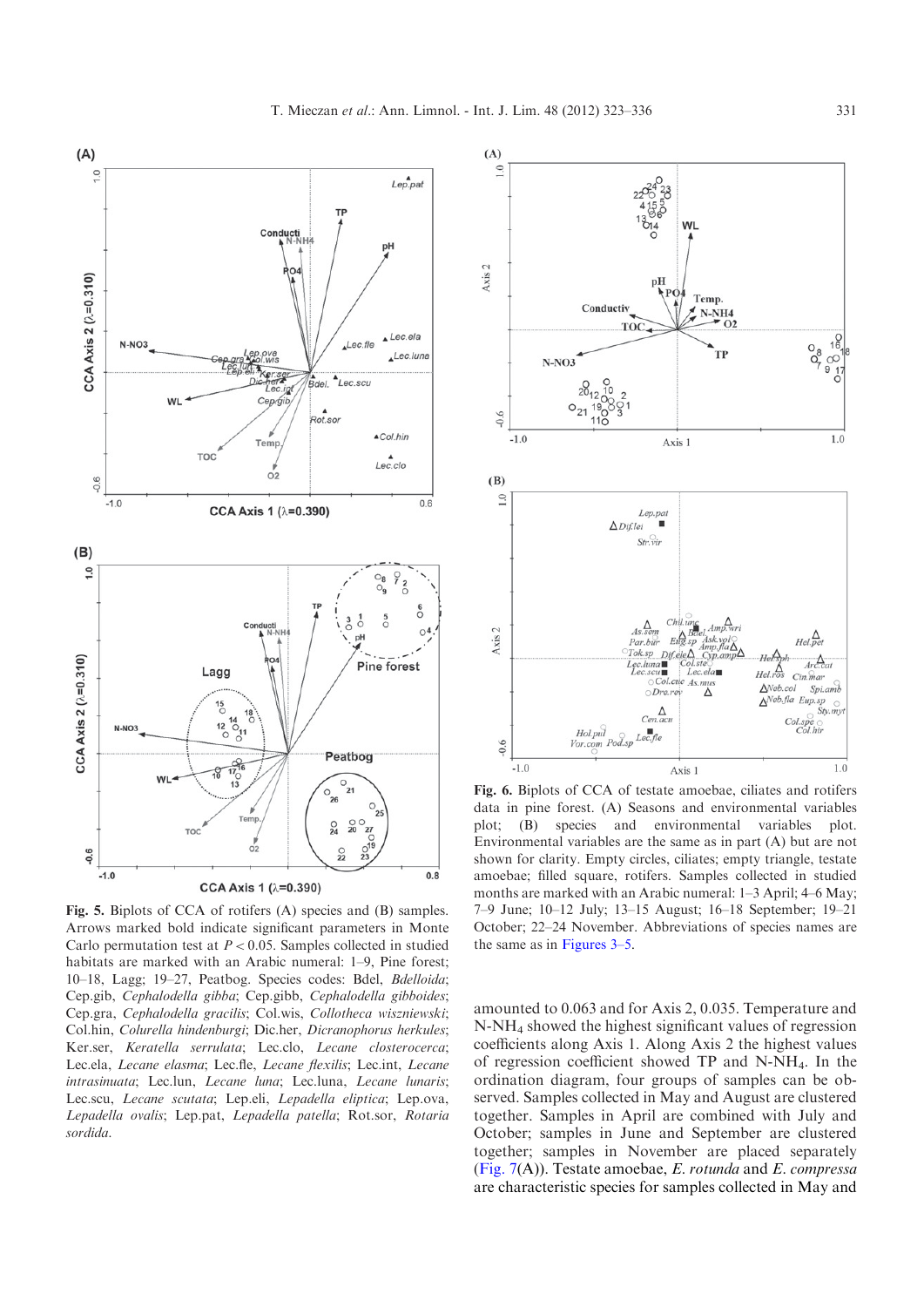<span id="page-9-0"></span>

Fig. 7. Biplots of CCA of testate amoebae, ciliates and rotifers data in lagg. (A) Seasons and environmental variables plot; (B) species and environmental variables plot. Environmental variables are the same as in (A) but are not shown for clarity. Empty circles, ciliates; empty triangle, testate amoebae; filled square, rotifers. Samples collected in studied months are marked with an Arabic numeral: 1–3 April; 4–6 May; 7–9 June; 10–12 July; 13–15 August; 16–18 September; 19–21 October; 22–24 November. Abbreviations of species names are the same as in Figures 3–5.

August; Euglypha sp. and Corythion-Trienema type are typical for April and October samples. Testate amoebae Amphitrema wrightianum and H. petricola and ciliate A. claparedii are characteristic species for November samples. Ciliates, A. pleurosigma, Oxytricha sp. and Podophyra sp. are characteristic species for samples collected in June and September (Fig. 7(B)).

For open peatbog habitat, first and second ordination axis explained 84.2% of total species variability. Eigenvalue of Axis 1 amounted to 0.077 and Axis 2, 0.030. Regression coefficients showed the highest significant values for TOC and N-NH4 along Axis 1 and for TP and  $O_2$  along Axis 2. On the ordination plot, similarly to lagg habitat, samples collected in studied seasons are divided into four groups. Samples in April and July are clustered together; sample collected in May are grouped with samples in August; samples in June, September and November are clustered together and samples in October are put separately (Fig.  $8(A)$ ). Testate amoebae, *H. rosea* and *H. sphagnii* were characteristic for October samples. Rotifers, K. serrulata, Lecane closterocerca, L. luna and Lepadella eliptica were typical for samples collected in April and July. Testate amoebae, Corythion-Trinema type and Hyalosphenia subflava, ciliate L. olor and rotifer species *C. hindenburgi* were characteristic species for June ([Fig. 8](#page-10-0)(B)).

The CCA on individual environmental variables revealed that the proportion of testate amoebae, ciliates and rotifers data explained by each of variable and the significance varied strongly among variables and among three studied habitats ([Table 5](#page-11-0)). In the separate CCAs on "pine forest", "lagg" and "open peatbog" samples, N- $NH<sub>4</sub>$ , N-NO<sub>3</sub> and WL were significant. The highest proportion of variance in pine forest habitat explained pH, TOC and N-NH<sub>4</sub>; in lagg, temperature and TP and in open peatbog – conductivity and  $N-NO_3$ .

# **Discussion**

## Physical and chemical parameters

Physical and chemical water parameters showed high differentiation in investigated macro-habitats. The waters of the forest catchment area were distinguished by much higher pH values than those of the lagg and open peatbog zones. The results are significantly different than those presented by [Kruk \(2003\),](#page-13-0) dealing with studies on a similar horizontal transect of a raised bog. The studies concerned the agricultural catchmentlagg-open bog transect. The author determined significant similarity of reaction of the waters of the agricultural catchment and the lagg area. Probably transported ions, namely  $Ca^{2+}$  from the agriculture catchment are subjected to changes of water parameters. However, the periodical inflow of water from agriculture catchment alkalize this zone and, as a result, threaten the ecological system of bog, what is realized by increasing lagg area at the cost of bog area and by the decay of ombrotrophic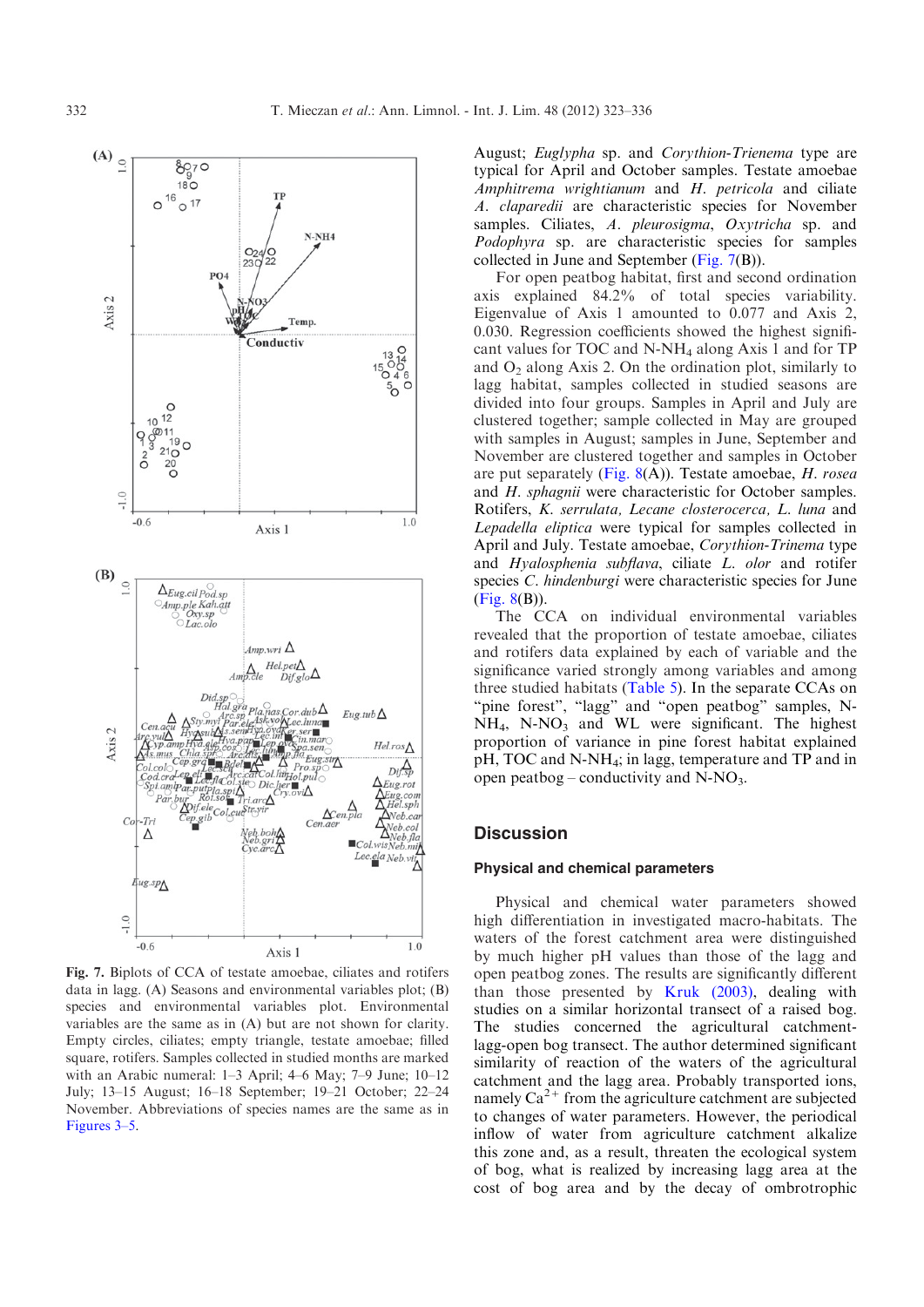<span id="page-10-0"></span>

Fig. 8. Biplots of CCA of testate amoebae, ciliates and rotifers data in open peatbog. (A) Seasons and environmental variables plot; (B) species and environmental variables plot. Environmental variables are the same as in (A) but are not shown for clarity. Empty circles, ciliates; empty triangle, testate amoebae; filled square, rotifers. Samples collected in studied months are marked with an Arabic numeral: 1–3 April; 4–6 May; 7–9 June; 10–12 July; 13–15 August; 16–18 September; 19–21 October; 22–24 November. Abbreviations of species names are the same as in Figures 3–5.

flora components ( $Kruk$ , 2003). The present study reveals high differentiation between the reaction values of waters from the forest catchment and lagg (the lagg waters are more acidic). Such a situation probably results from among others occurrence of humic acids in the water, developed in the process of oxygenation of organic detritus (Górniak et al., 1999). Dead Sphagnum biomass

in the lagg environment can contribute to deposition of large amounts of humus throughout the year, and active acidification of waters. Concentration of nutrients was varied at individual sites, whereas it reached values typical of ombrotrophic peatlands, recorded among others in Europe [\(Jauhiainen, 2002;](#page-13-0) [Mieczan, 2009a,](#page-13-0) [2009b](#page-13-0)). Concentration of nutrients in the horizontal transect showed their reduction towards the open peatbog. Their sources (especially the source of phosphates) are probably waters from the forest catchment. Additionally, it could be suggested that lower water level and higher decomposition are connected with alkalization and eutrophization of lagg waters. They may partly be supplied to the peatbog, and the lagg zone may partly seize them, fulfilling the function of a "biofilter". The concentrations of phosphates were higher in lagg similar to pine forest and contrary to open peatbog. Similar patterns were also observed within the raised bog located in the Mazurian Lakeland ([Kruk,](#page-13-0) [2003](#page-13-0)).

# Microbial communities

So far, comparative data concerning distribution of protozoa and rotifers in the horizontal transect (forest catchment – lagg – open peatbog) are very scarce. This study suggests significant relationships between the species richness of protozoa and metazoa and the type of a habitat. In the lagg zone, dominated by S. angustifolium, a significantly higher number of species were recorded in comparison with the remaining zones analysed. Analysis of testate amoebae, ciliates and rotifers data and environmental variables in all of the studied habitats revealed seasonal changes in species composition and environ-mental conditions. [Bobrov](#page-12-0) et al. (1999) observed a clear increase in species diversity in wet microhabitats. Favourable hydrological conditions also occurred in the lagg zone. The species diversity of testate amoebae was similar to that recorded in other regions of Europe ([Jauhiainen, 2002](#page-13-0); [Lamentowicz](#page-13-0) et al., 2010; [Jassey](#page-13-0) et al., [2011](#page-13-0)). Such a similarity is not surprising in view of the largely cosmopolitan character of testate amoebae. The species diversity, however, showed clear differentiation between individual zones. Particularly low species diversity of testate amoebae in the pine forest zone probably results from low humidity of the microhabitat. The number of species increased with decreasing pH and rising humidity of the habitats. Testate amoebae also need to find the required material to build their test, and this requirement may be another constraint that determines their distribution [\(Meisterfeld, 1977](#page-13-0)). In Greek peatbogs, [Payne and Mitchell \(2007\)](#page-13-0) emphasized the significant influence of the level of the water table and pH on occurrence of the testate amoebae. Such a relation also exists in the peatbog studied. In each of the study periods, the highest water level was determined in the lagg zone, with simultaneous highest numbers of protozoa. The abundance of testate amoebae was seasonally variable in all the studied sites; however, the difference was not significant.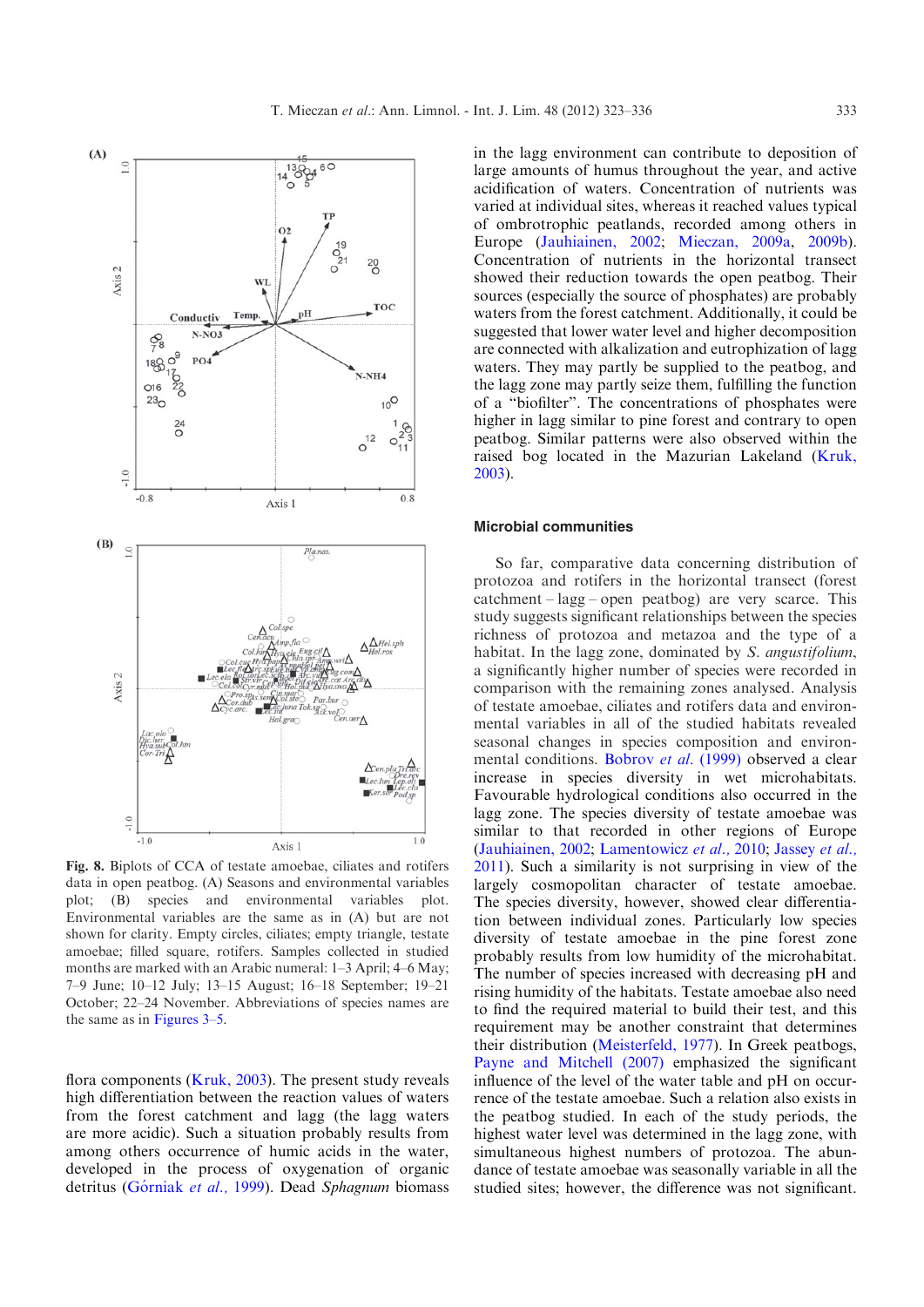|                 | Overall CCA   |           |               | Pine forest |             | Lagg      | Open peatbog             |         |
|-----------------|---------------|-----------|---------------|-------------|-------------|-----------|--------------------------|---------|
| Variable        | $\frac{0}{0}$ | $P$ value | $\frac{0}{0}$ | $P$ value   | $^{0}/_{0}$ | $P$ value | $\overline{\frac{0}{0}}$ | P value |
| Temp.           | 25.4          | 0.19      | 10.6          | 0.49        | 25.7        | 0.72      | 7.8                      | 0.21    |
| pH              | 4.7           | 0.31      | 11.1          | 0.34        | 9.9         | 0.16      | 12.7                     | 0.07    |
| Conductivity    | 1.4           | 0.28      | 2.8           | 0.55        | 6.6         | 0.33      | 40.1                     | 0.54    |
| O <sub>2</sub>  | 2.7           | 0.10      | 2.6           | 0.02        | 5.7         | 0.31      | 0.5                      | 0.13    |
| <b>TOC</b>      | 4.9           | 0.15      | 18.7          | 0.19        | 6.8         | 0.25      | 5.5                      | 0.66    |
| TP              | 2.5           | 0.16      | 2.2           | 0.65        | 21.4        | 0.32      | 3.1                      | 0.58    |
| PO <sub>4</sub> | 0.2           | 0.07      | 6.3           | 0.34        | 10.7        | 0.26      | 3.6                      | 0.78    |
| $N-NO3$         | 7.6           | 0.14      | 10.6          | 0.01        | 6.8         | 0.01      | 29.5                     | 0.01    |
| $N-NH_4$        | 0.1           | 0.03      | 11.1          | 0.01        | 4.3         | 0.01      | 4.5                      | 0.01    |
| WL              | 6.3           | 0.06      | 8.2           | 0.01        | 14.9        | 0.01      | 6.9                      | 0.01    |

<span id="page-11-0"></span>Table 5. Summary of CCA on testate amoebae, ciliates, rotifers and environmental variables from pine forest-lagg-open peatbog transect and significance of individual variables taken alone.

Likewise the study carried out by [Warner](#page-13-0) et al. (2007) determined a seasonal change in testate amoebae assemblages. In the present study, the highest abundance occurred during spring and could have resulted from higher water level and acidity. During the spring period, those characteristic species of environments with considerable moisture were recorded in high numbers (e.g., H. elegans, H. sphagnii and Arcella vulgaris). Spring or summer peaks have also been noted by [Heal \(1964\)](#page-13-0) and [Gilbert](#page-12-0) et al. (1998). Testate amoebae occurring in a given peatbog complex were mainly represented by: Arcellidae and Hyalosphenidae. Among species belonging to genus Arcella, the highest numbers were reached by Arcella discoides, and among genus Hyalosphenia, three species predominated: H. elegans, Hyalosphenia ovalis and H. papilio. The taxa are described as the so-called a-hydrophiles, and predominate in habitats with significant humidity. A similar dominance structure was determined among others in peatlands of northern Russia ([Bobrov](#page-12-0) et al., 1999). In the forest catchment zone, only one species of testate amoeba typical of the zone occurred, namely D. leidyi. In the lagg zone, much more exclusive species occurred. They included: C. oviformis, D. globulosa, Difflugia sp., E. rotunda, E. strigosa, N. collaris, N. flabellulum, P. spinosa and T. arcula. In the open peatbog zone, no typical species were recorded. The structure is characteristic for habitats of the type, and was earlier described by other researchers [\(Lamentowicz](#page-13-0) [and Mitchell, 2005](#page-13-0); [Mieczan, 2009b\)](#page-13-0).

The number of identified taxa and abundance of ciliates is comparable with other studies examining the surface water of peatbogs (Grolière, 1975, [1977,](#page-13-0) [1978;](#page-13-0) [Mieczan, 2009a](#page-13-0)). The similarities between these surveys are not surprising, and support previous studies in illustrating the cosmopolitan distribution of many ciliates ([Finlay, 1980\)](#page-12-0). The three investigated sites had different ciliate assemblages with respect to species composition, total numbers, as well as distribution of particular dominating species. Similar to species richness, also numbers of ciliates were significantly higher in the lagg zone in comparison with other zones. The differentiation probably resulted from fertility of the microhabitat (contents of nutrients). Their concentrations indirectly condition

occurrence of protozoa by affecting abundance of bacteria. Bacteria constitute the main source of alimentation for ciliates in various types of hydrogenic ecosystems ([Mieczan, 2007,](#page-13-0) [2009a\)](#page-13-0). Maximum densities of ciliates have often been observed during mid or late spring ([Mieczan, 2007\)](#page-13-0). In addition to high late-spring densities, the concentrations of ciliates reached a peak in autumn. Spring and autumn peaks of ciliates coincided with the higher concentrations of total organic carbon and/or nutrients in three studied macro-habitats. In early spring and autumn, the sites were characterized by the presence of a considerable amount of decaying plant materials. Such a type of environment could enhance a massive development of bacteria and therefore bacterivorous ciliates. The highest contribution among ciliates was reached by species belonging to Colpodea, with Colpoda steinii occurring in the highest numbers. The species was observed both in mosses and in surface layers of soils ([Foissner and Berger, 1996;](#page-12-0) [Bamforth](#page-12-0) et al., 2001). According to some authors ([Foissner](#page-12-0) et al., 1994), the species usually occurs in oligo- and beta-mesosaprobe environments. Grolière (1975, [1977](#page-13-0), [1978](#page-13-0)) recorded the species on Sphagnum peatlands in France. Strü[del-Kypke](#page-13-0) and Schönborn (1999) observed its occurrence on glass plates exposed in dystrophic lakes in Germany. Among ciliates, exclusive (typical) species for the pine forest were: C. uncinata, C. spetai, V. companula and Euplotes sp. In the lagg zone, a significant number of typical taxa were determined, not occurring at other sites. Those were: Chlamydonella sp., Didinium sp., L. olor, P. elephantinus, Spathidium sensu lato, P. putrinum, A. cicada, Oxytricha sp., A. cleparedii, A. pleurosigma and K. attenuotus. In the case of the open peatland, only one exclusive species occurred, namely C. muscorum.

The species diversity and abundance of rotifers varied greatly from pine forest to open peatbog zone. This trend is probably related to differences in moisture content and pH, both of which are lower in open peatbog than lagg. The present study has revealed a remarkable relationship between the abundance of rotifers and ciliates. The decrease in abundance of ciliates in summer coincided with the peak of rotifer abundance. This may be due to both thermal preferences and conditions for feeding.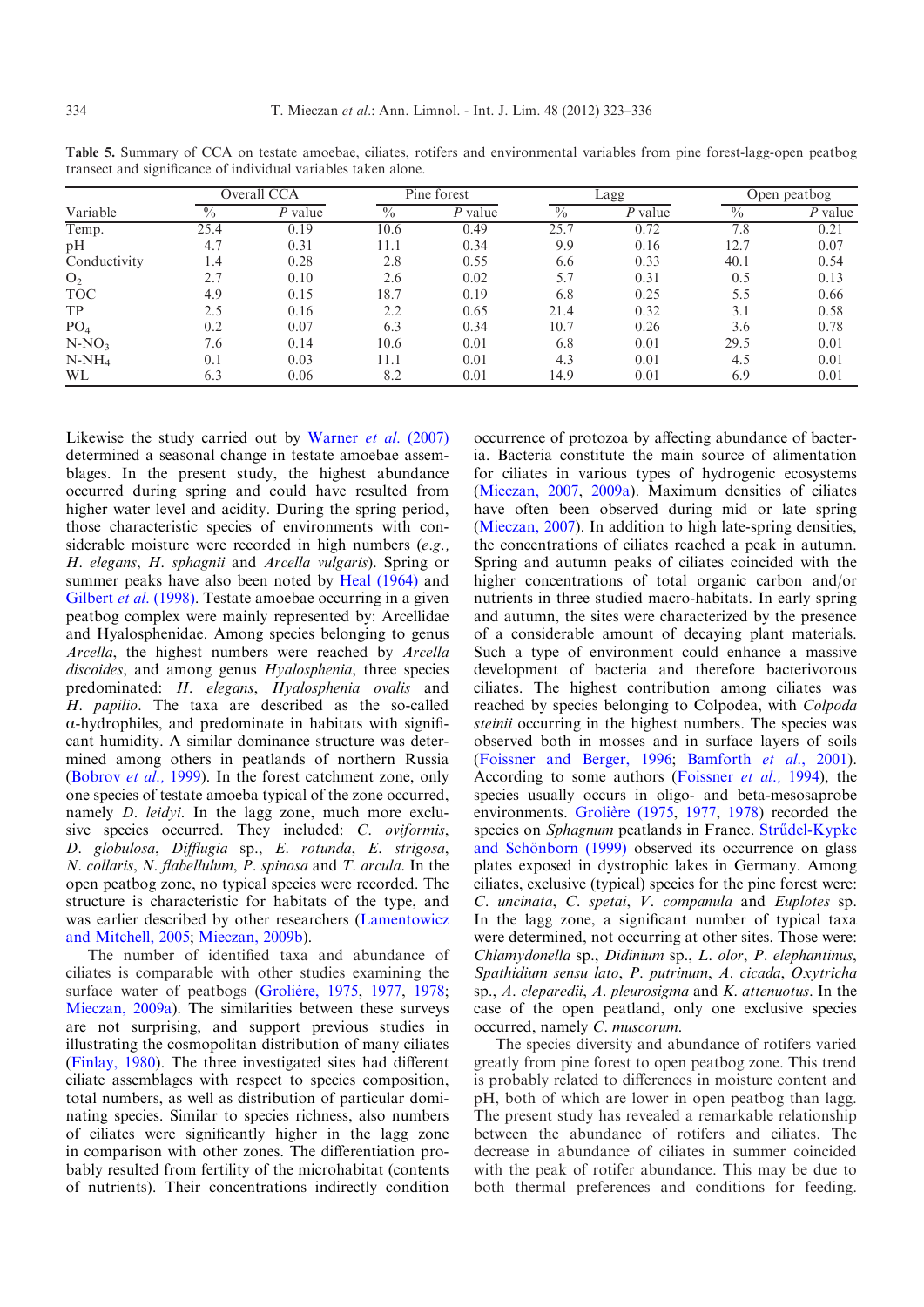<span id="page-12-0"></span>Among rotifers, in all the studied habitats, bdelloids were the most abundant. Most of the dominant species of rotifers were characterized by a broad range of pH tolerance. L. lunaris is known to be tolerant to a broad range of pH ([Pejler and Berzins, 1993](#page-13-0)). Also L. intrasinuata is a characteristic species for peatlands, especially for microsites dominated by Sphagnum mosses (Bateman and Davis, 1980; [Warner and Asada, 2006](#page-13-0)). Their dominance in aquatic ecosystems with a low pH has been reported by many researchers (Bateman and Davis, 1980; [Petz, 1987;](#page-13-0) [Warner and Asada, 2006\)](#page-13-0). Sphagnum acidifies its habitat, so rotifer diversity is limited to the species that tolerate a low pH (Berzins and Pejler, 1987). Similar relationships were observed in different types of peatlands in eastern Poland (Bielańska-Grajner et al., 2011). Such a high tolerance may be associated with their mode of reproduction, i.e., obligatory parthenogenesis (Berzins and Pejler, 1987), and – consequently – with its colonization strategy ([Pejler and Berzins, 1993](#page-13-0)). Some authors suggest that the level of total dissolved carbon may be a significant factor affecting animal communities in peatbogs ([Mieczan,](#page-13-0) [2009a](#page-13-0)). It also seems that concentrations of nutrients may significantly influence the communities of rotifers. In this study, we detected a significant positive correlation between rotifers abundance and the concentration of phosphates and nitrates. It seems that nutrients have an indirect influence on the abundance of protozoans and small metazoa, through the control of food abundance (mainly bacteria, fungi, or other protists). Data on relations between testate amoebae, ciliate and rotifer communities in Sphagnum peatlands and water chemistry parameters are, however, still insufficient.

The issues referring to mutual relations between the open peatland and its rim zone, i.e., lagg, constitute a marginal subject in "peatbogs literature". However, the role of the lagg zone in transformations of Sphagnum peatbogs deserves special attention due to its simultaneous buffer and transfer functions. The lagg zone of a raised bog can fulfil the function of an ecotone zone, distinguished by a significant increase in biodiversity, abundance and species specificity of micro-organisms. It can also be a place of very efficient matter and energy flow in a peatbog ecosystem.

## **References**

- Augustin H., Foissner W. and Adam H., 1984. An improved pyridinated silver carbonate method which need few specimens and yields permanent slides of impregnation ciliates (Protozoa, Ciliophora). Mikroskopie, 41, 134–137.
- Bałaga K., 2007. Transformation of lake ecosystem into peat bog and vegetation history based on Durne Bagno mire (Lublin Polesie, E Poland). Geochronomet., 29, 23–47.
- Bamforth S.S., Wall D.H. and Virginia R., 2001. Distribution and diversity of soil protozoa in the McMurdo Dry Valleys of Antarctica. Polar Biol., 28, 756–762.
- Bateman L. and Davis C., 1980. Rotifera in hummock-hollow formation in poor (mesotrophic) fen in Newfoundland. Int. Rev. Hydrobiol., 65, 127–153.
- Berzins B. and Pejler B., 1987. Rotifer occurrence in relation to pH. Hydrobiologia, 147, 107–116.
- Bielańska-Grajner I., Cudak A. and Mieczan T., 2011. Epiphytic rotifer abundance and diversity in moss patches in bogs and fens in Polesie National Park (Eastern Poland). Int. Rev. Hydrobiol., 96, 29–38.
- Bobrov A.B., Charman D.J. and Warner B.G., 1999. Ecology of Testate Amoebae (Protozoa: Rhizopoda) on peatlands in Western Russia with special attention to niche separation in closely related taxa. Protistologica., 150, 125–136.
- Borcard D. and Vaucher von Ballmoos C., 1997. Oribatid mites (Acari, Oribatida) of a primary peat bog-palustre transition in the Swiss Jura mountains. Ecoscience, 4, 470–479.
- Charman, D.J., Hendon D. and Woodland, W., 2000. The identification of testate amoebae (Protozoa: Rhizopoda) in peats. Quaternary Research Association, Technical Guide, UK, London, 147 p.
- Clarke K.J., 2003. Guide to the Identification of Soil Protozoa Testate Amoebae. Freshwater Biological Association, UK, Cumbria, 40 p.
- Di Castri F., Hansen A.J. and Holland M.M., 1988. A new look at ecotones: emerging international projects on landscape boundaries. Biol. Int., 17, 1–163.
- Finlay B.J. 1980. Temporal and vertical distribution of ciliophoran communities in the benthos of a small eutrophic loch with particular reference to the redox profile. Freshwater Biol., 10, 15–34.
- Foissner W. and Berger H., 1996. A user-friendly guide to the ciliates (Protozoa, Ciliophora) commonly used by hydrobiologists as bioindicators in rivers, lakes and waste waters, with notes on their ecology. Freshwater Biol., 35, 375–470.
- Foissner W., Berger H. and Kohmann F., 1994. Taxonomische und ökologische Revision der Ciliaten des Saprobiensystems. Hymenostomatida, Prostomatida, Nassulida. Informationsberichte des Bayer. Landesamtes für Wasserwirtschaft, München, 548 p.
- Foissner W., Berger H. and Schaumburg J., 1999. Identification and Ecology of Limnetic Plankton Ciliates. Informationsberichte des Bayer. Landesamtes für Wasserwirtschaft, München, 800 p.
- Gilbert D. and Mitchell E.A.D., 2006. Microbial diversity in Sphagnum peatlands. In: Martini I.P., Martinez Cortizas A. and Chesworth W. (eds.), Peatlands: Evolution and Records of Environmental and Climate Changes, Elsevier B.V., Amsterdam, 287–319.
- Gilbert D., Amblard C., Bourdier G. and Francez A.J., 1998. The microbial loop at the surface of a peatland: structure, functioning and impact of nutrients inputs. Microbial Ecol., 35, 89–93.
- Gilbert D., Amblard C., Bourdier G., Francez A.J. and Mitchell E.A.D., 2000. La régime alimentaire des thècamoebiens. Ann. Biol., 39, 57–68.
- Golterman H.L., 1969. Methods for Chemical Analysis of Freshwaters, Blackwell Scientific Publications, Oxford, Edinburgh, 213 p.
- Górniak A., Jakatierynczuk-Rudczyk E. and Dobrzyń P., 1999. Hydrochemistry of three dystrophic lakes in north-eastern Poland. Acta Hydroch. Hydrobiol., 27, 12–18.
- Grolière C.A., 1975. Descriptions de quleques ciliés hypotriches des tourbières à sphaignes et des étendues d'eau acides. Protistologica, 11, 481–498.